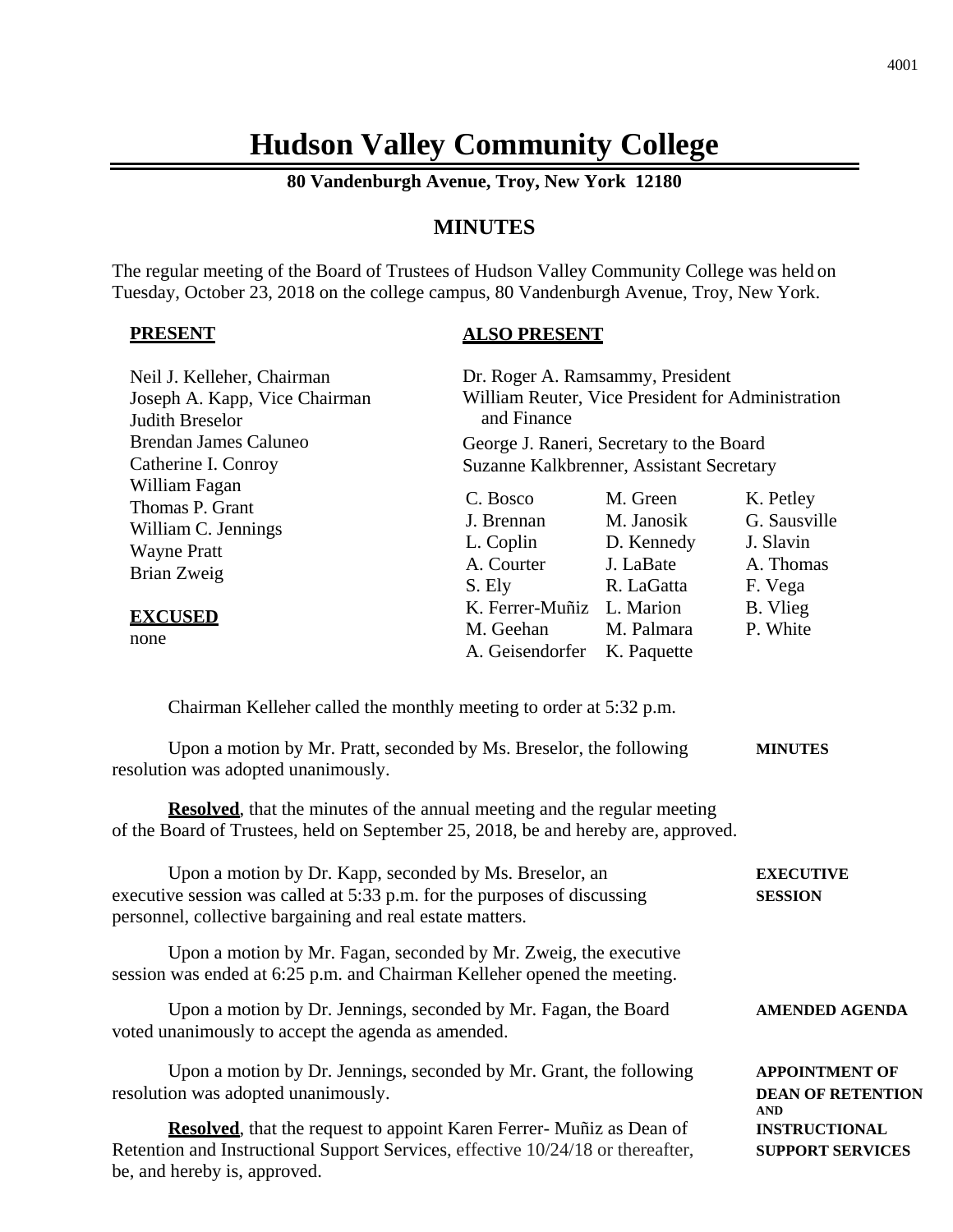Upon a motion by Dr. Kapp, seconded by Mr. Pratt, the following **CURRICULUM** resolution was adopted unanimously. **CHANGE** 

**Resolved**, that the following curriculum change, as recommended by the Academic Senate and the President, be, and hereby is, approved:

#### **1. Change in Degree Requirements:**

#### *A. Public Administration A.A.S. Degree, Fall 2019*

| <b>Current:</b>                                                                    | New:                            |  |  |  |
|------------------------------------------------------------------------------------|---------------------------------|--|--|--|
| Natural Science Elective with Lab                                                  | <b>Natural Science Elective</b> |  |  |  |
| The Public Administration degree is an online program. The removal of this lab     |                                 |  |  |  |
| requirement ensures that the program is completely attainable through the distance |                                 |  |  |  |
| learning modality.                                                                 |                                 |  |  |  |

Upon a motion by Dr. Jennings, seconded by Mr. Grant, the following **CAPITAL** resolution was adopted unanimously. **CONSTRUCTION—** 

**Resolved**, that the request for the establishment of a Capital Project **CAPITAL PROJECT:**  entitled, "Guenther Enrollment Services Center & Fitzgibbons Health **GUENTHER** Technologies Center," be, and hereby is, approved. The resolution shall read **ENROLLMENT**  as follows: **SERVICES CENTER &** 

## **ESTABLISHING A CAPITAL PROJECT—GUENTHER ENROLLMENT TECHNOLOGIES SERVICES CENTER & FITZGIBBONS HEALTH TECHNOLOGIES CENTER CENTER**

**WHEREAS**, the College has identified needed repairs and renovations to Guenther Enrollment Services Center to eliminate major roof issues, deteriorating ceilings, and to create a student centric one-stop student enrollment center; and

**WHEREAS**, the Guenther Enrollment Services Center renovation will also effect a portion of the 3rd floor of Fitzgibbons Health Technologies Center where departments may be relocated from Guenther Enrollment Services Center into; and

**WHEREAS**, the total estimated costs for the project is \$3,515,000 and with available matching funds, New York State would reimburse Hudson Valley Community College 50% of the project costs or \$1,757,500; and

**WHEREAS**, it is necessary for the Hudson Valley Community College Board of Trustees to approve the creation of this Capital Project - Guenther Enrollment Services Center & Fitzgibbons Health Technologies Center and request similar approval of its sponsor Rensselaer County,

**RESOLVED**, the College's Board of Trustees approves creation of a capital project for Guenther Enrollment Services Center & Fitzgibbons Health Technologies at a cost of \$3,515,000; and

**RESOLVED**, that certified copies of this resolution be forwarded to Rensselaer County for their consideration and requested approval; and

**RESOLVED**, that upon approval by Rensselaer County, a copy of the certified resolution will be submitted to the SUNY Office of Capital Facilities.

 **ESTABLISHING A** 

**FITZGIBBONS HEALTH**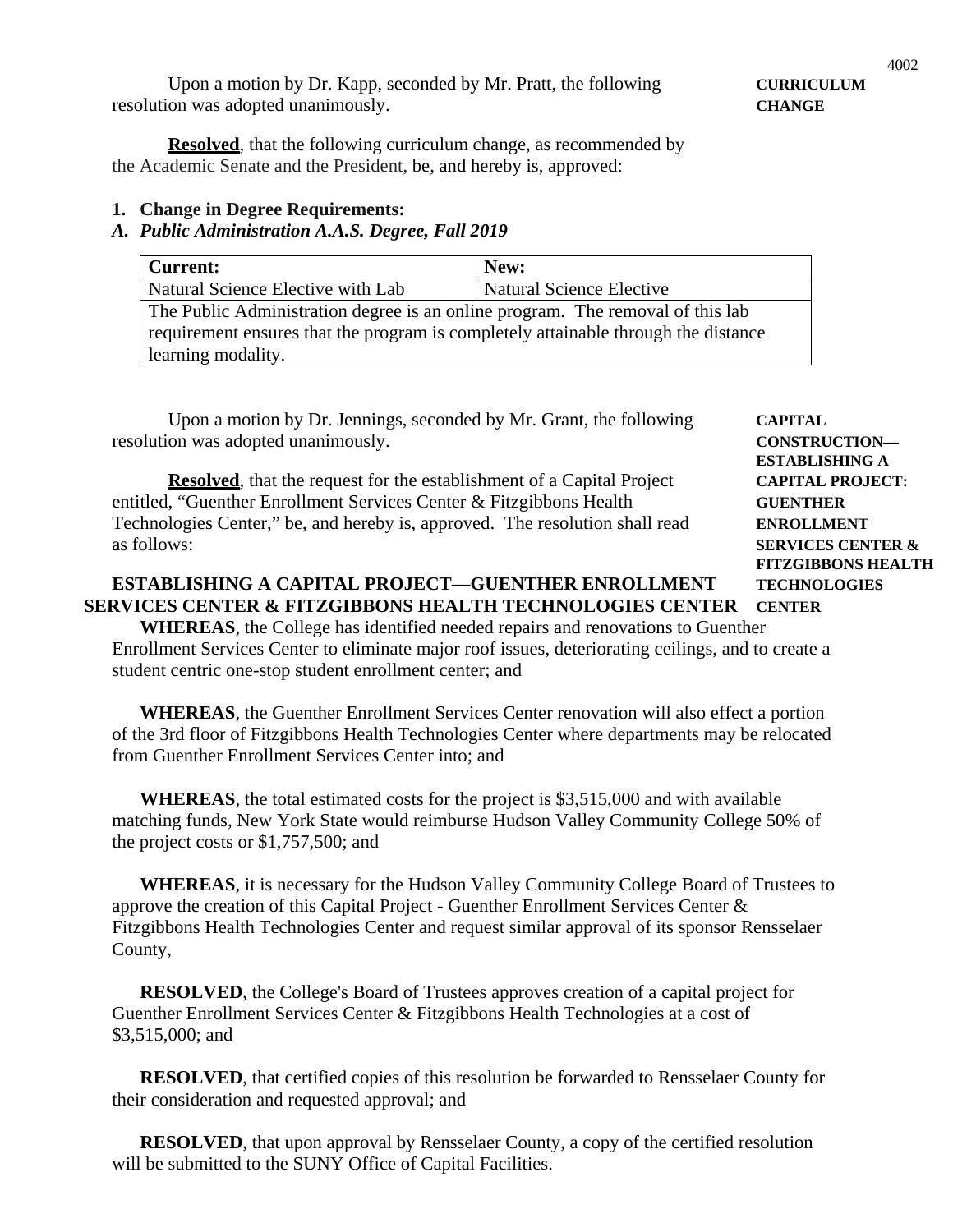Upon a motion by Dr. Jennings, seconded by Ms. Conroy, the following **CAPITAL**  resolution was adopted unanimously. **CONSTRUCTION—** 

**Resolved**, that the request for the establishment of a Capital Project **CAPITAL PROJECT:** entitled, "Overflow Parking Lot," be, and hereby is, approved. The resolution **OVERFLOW** shall read as follows: **PARKING LOT** 

#### **ESTABLISHING A CAPITAL PROJECT—OVERFLOW PARKING LOT**

**WHEREAS**, the College has been utilizing the overflow parking lot across the street from the campus, parking approximately 100 vehicles at one time on crushed stone; and

**WHEREAS**, in order to enhance and improve the gravel lot, the College will pave and stripe the existing surface as well as add emergency phones and lighting to provide a safe environment for our students; and

**WHEREAS**, the total estimated costs for the project is \$320,000 and with available matching funds, New York State would reimburse Hudson Valley Community College 50% of the project costs or \$160,000; and

**WHEREAS**, it is necessary for the Hudson Valley Community College Board of Trustees to approve the creation of this Capital Project – Overflow Parking Lot and request similar approval of its sponsor Rensselaer County,

**RESOLVED**, the College's Board of Trustees approves creation of a capital project for the overflow parking lot at a cost of \$320,000; and

**RESOLVED**, that certified copies of this resolution be forwarded to Rensselaer County for their consideration and requested approval; and

**RESOLVED**, that upon approval by Rensselaer County, a copy of the certified resolution will be submitted to the SUNY Office of Capital Facilities.

#### **INFORMATION ITEMS INFORMATION**

The following information items were noted: **ITEMS** 

#### **A. FULL-TIME FACULTY**

| 1. E.O.C.                    |             |
|------------------------------|-------------|
| Simone Rodriguez, Counselor, |             |
| E.O.C.,                      |             |
| f/t appt., eff. $10/29/18$   | \$45,000/yr |
|                              |             |

#### **B. FULL-TIME NON-TEACHING PROFESSIONALS**

| 1. Academic Affairs                          |             |
|----------------------------------------------|-------------|
| Anne Rappaport, Library Outreach Specialist, |             |
| Library,                                     |             |
| f/t appt., eff. $10/10/18$ or thereafter     | \$35,000/yr |
|                                              |             |

# 2. Finance

Rochelle Duncan, Technical Assistant, Financial Aid, f/t appt., eff.  $10/10/18$  or thereafter \$34,000/yr

 **ESTABLISHING A**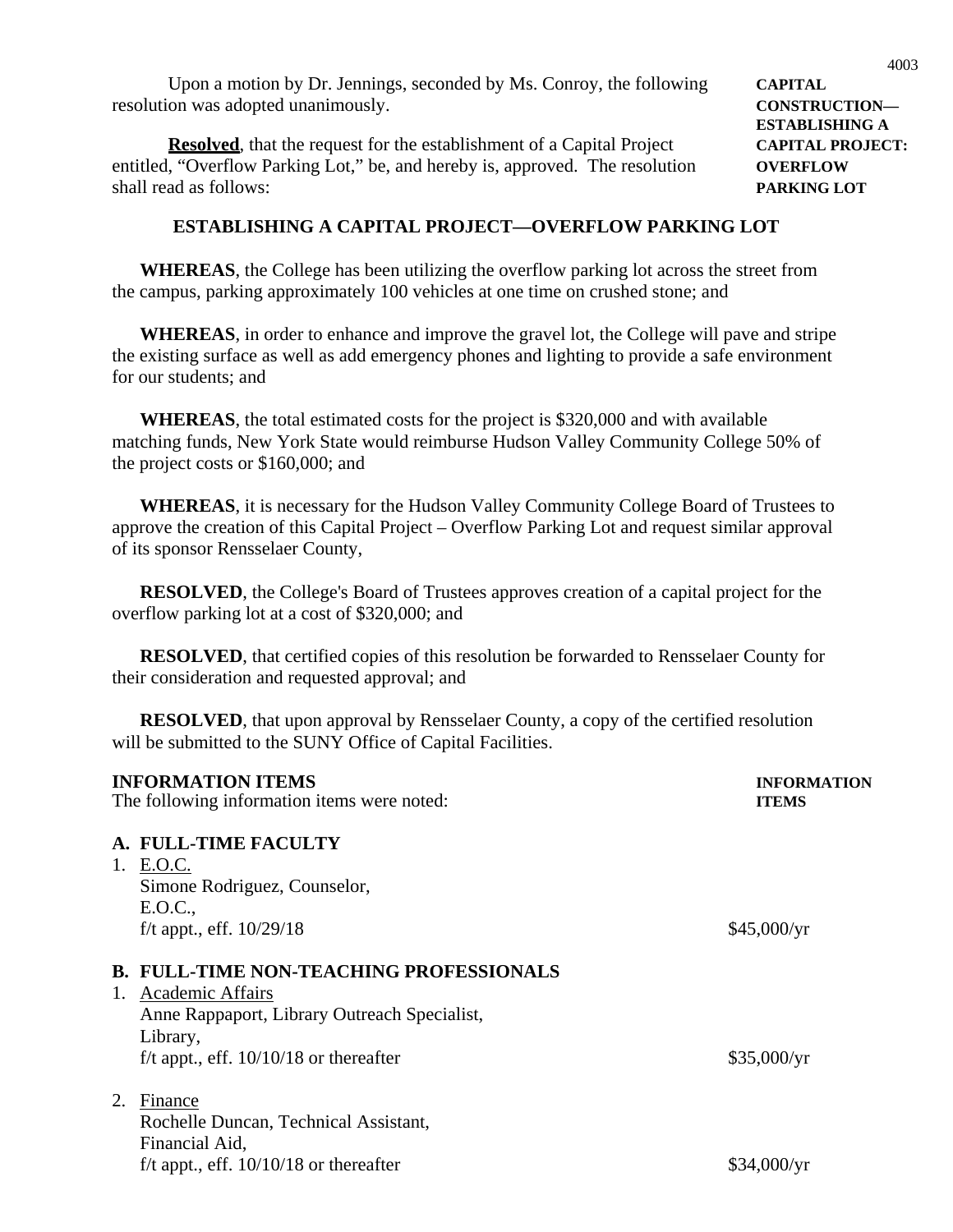| 1. | C. FULL-TIME CLASSIFIED/NON-INSTRUCTIONAL STAFF<br><b>Enrollment Management and Student Development</b> |              |
|----|---------------------------------------------------------------------------------------------------------|--------------|
|    | Kathleen Collins, Data Analysis Coordinator I,                                                          |              |
|    | Admissions,                                                                                             | \$17.4852/hr |
|    | f/t appt., eff. $9/19/18$ or thereafter                                                                 |              |
|    | 2. E.O.C.                                                                                               |              |
|    | Chasity Mondourian, Secretary I,                                                                        |              |
|    | E.O.C. Office of the Coordinator-Student Services,                                                      |              |
|    | f/t appt., eff. $9/19/18$ or thereafter                                                                 | \$17.1857/hr |
|    | 3. School of Liberal Arts and Sciences                                                                  |              |
|    | Abby Snyder, Program Assistant I,                                                                       |              |
|    | Individual Studies,                                                                                     |              |
|    | f/t appt., eff. $9/25/18$ or thereafter                                                                 | \$14.7506/hr |
|    | 4. Administration                                                                                       |              |
|    | Tonja Welch, Mail and Supply Clerk,                                                                     |              |
|    | <b>Business Services,</b>                                                                               |              |
|    | f/t appt., eff. $10/8/18$                                                                               | \$16.3860/hr |
|    | <b>D. PART-TIME FACULTY</b>                                                                             |              |
|    | 1. Academic Affairs                                                                                     |              |
|    | Barbara Hildebrand, Instructor,                                                                         |              |
|    | Community and Professional Education (credit-free),                                                     |              |
|    | $p/t$ appt., eff. $10/4/18$                                                                             | \$40.00/hr   |
|    | Erica Just, Instructor,                                                                                 |              |
|    | Community and Professional Education (credit-free),                                                     |              |
|    | $p/t$ appt., eff. $10/4/18$                                                                             | \$40.00/hr   |
|    | 2. School of Health Sciences                                                                            |              |
|    | Susan Shah, Educational Specialist,                                                                     |              |
|    | Nursing,                                                                                                |              |
|    | $p/t$ appt., eff. $10/1/18$                                                                             | \$33.09/hr   |
|    | 3. School of Liberal Arts and Sciences                                                                  |              |
|    | Briana DelBene, Instructor,                                                                             |              |
|    | English, Foreign Languages and English as a Second Language                                             |              |
|    | (HS Model), $p/t$ appt., eff. $10/4/18$                                                                 | \$0          |
|    | E. PART-TIME NON-TEACHING PROFESSIONALS                                                                 |              |
|    | 1. Enrollment Management and Student Development                                                        |              |
|    | Mollee Barrone, Assistant Volleyball Coach,                                                             |              |
|    | Intercollegiate Athletics, p/t appt., eff. 6/19/18                                                      | \$2,105/yr   |
|    | Katherine Gabrielle, Assistant Track and Field Coach,                                                   |              |
|    | Intercollegiate Athletics, p/t appt., eff. 6/19/18                                                      | \$2,500/yr   |
|    | F. RESIGNATIONS                                                                                         |              |

1. Scott Freedman, Supervisor of Multimedia & Video Production Services, Viking Video, eff. 10/29/18